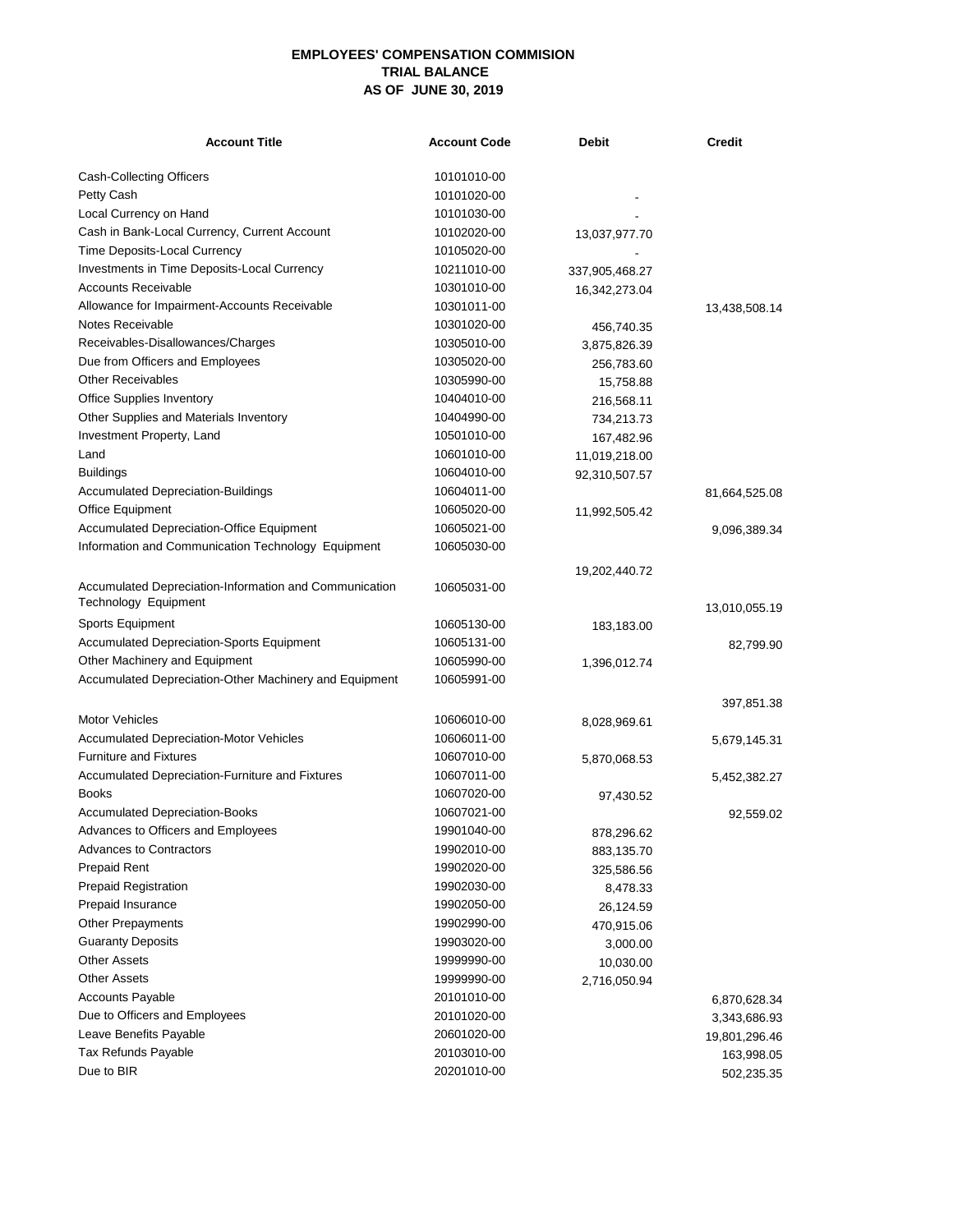## **EMPLOYEES' COMPENSATION COMMISION TRIAL BALANCE AS OF JUNE 30, 2019**

| Due to GSIS<br>Due to Pag-IBIG                         | 20201020-00 |               | 567,529.02     |
|--------------------------------------------------------|-------------|---------------|----------------|
|                                                        |             |               |                |
|                                                        | 20201030-00 |               | 87,702.28      |
| Due to PhilHealth                                      | 20201040-00 |               | 58,256.54      |
| Due to Government Corporations                         | 20201060-00 |               | 3,350.00       |
| <b>Guaranty/Security Deposits Payable</b>              | 20401040-00 |               | 802,241.53     |
| <b>Other Payables</b>                                  | 29999990-00 |               | 6,590,913.75   |
| Retained Earnings/(Deficit)                            | 30701010-00 |               | 381,551,405.11 |
| Other Service Income                                   | 40201990-00 |               | 33,229,622.64  |
| Rent/Lease Income                                      | 40202050-00 |               | 6,160,534.88   |
| Interest Income                                        | 40202210-00 |               | 1,728,200.48   |
| Miscellaneous Income                                   | 40603990-00 |               | 59,000.00      |
| Salaries and Wages-Regular                             | 50101010-00 | 16,377,668.18 |                |
| Salaries and Wages-Casual/Contractual                  | 50101020-00 | 4,448,291.80  |                |
| Personnel Economic Relief Allowance (PERA)             | 50102010-00 | 1,111,365.34  |                |
| Representation Allowance (RA)                          | 50102020-00 | 285,000.00    |                |
| Transportation Allowance (TA)                          | 50102030-00 | 231,000.00    |                |
| Clothing/Uniform Allowance                             | 50102040-00 | 552,000.00    |                |
| Subsistence Allowance                                  | 50102050-00 | 28,400.00     |                |
| Laundry Allowance                                      | 50102060-00 | 3,947.62      |                |
| Hazard Pay                                             | 50102110-00 | 268,577.70    |                |
| Overtime and Night Pay                                 | 50102130-00 | 55,410.10     |                |
| Year End Bonus                                         | 50102140-00 |               |                |
| Cash Gift                                              | 50102150-00 |               |                |
| <b>Other Bonuses and Allowances</b>                    | 50102990-00 | 3,471,064.00  |                |
| Retirement and Life Insurance Premiums                 | 50103010-00 | 2,094,074.52  |                |
| Pag-IBIG Contributions                                 | 50103020-00 | 46,800.00     |                |
| <b>PhilHealth Contributions</b>                        | 50103030-00 | 190,719.51    |                |
| Employees Compensation Insurance Premiums              | 50103040-00 | 46,700.00     |                |
| <b>Terminal Leave Benefits</b>                         | 50104030-00 |               |                |
| <b>Other Personnel Benefits</b>                        | 50104990-00 | 2,420,250.00  |                |
| <b>Traveling Expenses-Local</b>                        | 50201010-00 | 3,243,702.89  |                |
| Traveling Expenses-Foreign                             | 50201020-00 | 162,447.44    |                |
| <b>Training Expenses</b>                               | 50202010-00 | 7,138,767.02  |                |
| <b>Office Supplies Expenses</b>                        | 50203010-00 | 306,715.49    |                |
| Fuel, Oil and Lubricants Expenses                      | 50203090-00 | 190,608.50    |                |
| <b>Textbooks and Instructional Materials Expenses</b>  | 50203110-00 | 1,700.00      |                |
| Semi-Expendable Machinery and Equipment Expenses       | 50203210-00 | 88,100.00     |                |
| Semi-Expendable Furniture, Fixtures and Books Expenses | 50203220-00 | 62,406.00     |                |
| Other Supplies and Materials Expenses                  | 50203990-00 | 282,524.98    |                |
| <b>Water Expenses</b>                                  | 50204010-00 | 107,123.62    |                |
| <b>Electricity Expenses</b>                            | 50204020-00 | 1,811,299.73  |                |
| Postage and Courier Services                           | 50205010-00 | 191,298.81    |                |
| <b>Telephone Expenses</b>                              | 50205020-00 | 727,998.60    |                |
| <b>Internet Subscription Expenses</b>                  | 50205030-00 | 146,536.08    |                |
| <b>Extraordinary and Miscellaneous Expenses</b>        | 50210030-00 | 139,638.70    |                |
| <b>Legal Services</b>                                  | 50211010-00 | 40,000.00     |                |
| <b>Auditing Services</b>                               | 50211020-00 |               |                |
| <b>Other Professional Services</b>                     | 50211990-00 | 1,380,273.91  |                |

| Janitorial Services                                    | 50212020-00 | 925.029.44   |
|--------------------------------------------------------|-------------|--------------|
| <b>Security Services</b>                               | 50212030-00 | 1.789.711.51 |
| <b>Other General Services</b>                          | 50212990-00 |              |
| Repairs and Maintenance-Buildings and Other Structures | 50213040-00 | 140.283.01   |